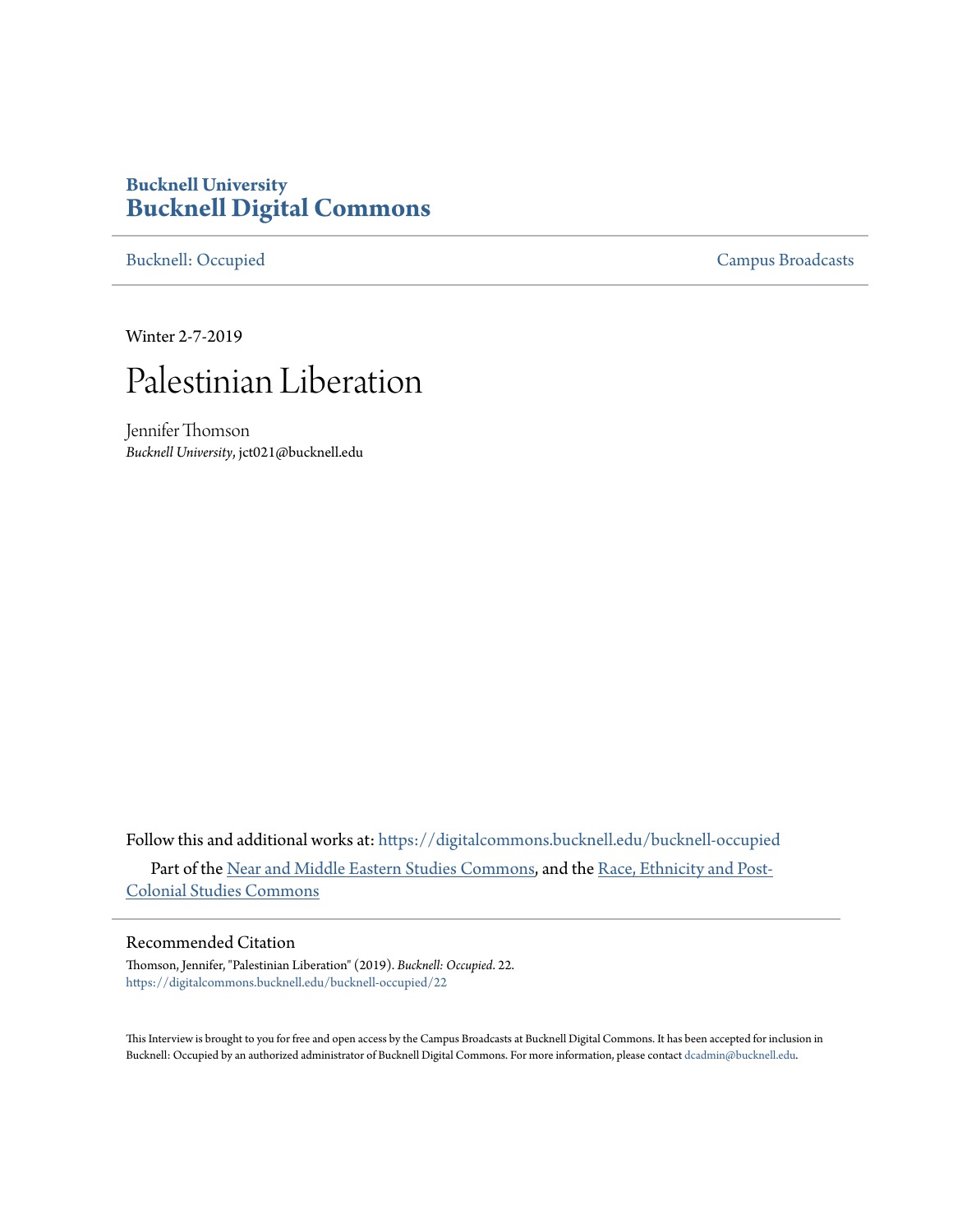**Bucknell: Occupied Copyright 2019, WVBU Bucknell Jennifer Thomson, interviewer (JT) Miko Peled, interviewee (MP) Michael Drexler, interviewee (MD)**

#### **2019-02-07 00:57:18**

### **Autotranscribed using Dragon software, unformatted.**

Good evening and welcome to Bucknell occupied here on 90.5 WPB) tonight I got to guests in the studio with me Miko Peled was a guest here on campus. He is an Israeli peace activist here. Talk about issues of the condition of the occupied territories, West Bank and Gaza, what peace activism looks like in Israel and what it means to talk about justice for the Palestinians from the United States context, also in studio with me is Michael Drexler, Prof. of history, sorry English sitting in the history department and getting my geographies confused so Michael Drexler, Prof. of history. He invited Miko Peled to campus and will be joining our conversation so thank you both for being in the studio with me tonight. sure. So Miko, I'd like to ask you how you got to start by just asking to talk a little bit about your own experience and how was that you became an activist. So show the way, I became a, I grew up in Jerusalem, a very patriotic, Zionist family, my dad was a general, and I have a grandfather who signed the declaration of independence, all these important people were part of my family and so that was my upbringing, and I say this mostly just as a prelude to the fact that when I talk about Israel and know all the things I just know the stuff not from reading about it, but from having lived through it, and sat at the dinner table with the people who made it happen, and that was my upbringing. And then later on in life I changed because of ideological political change. Unfortunately, the changes happen when we encounter in my case, my sister little girls forced all of us looks is as well to rethink the patriotism rethink is really think about the issue of dive deeper or deep into it and then I began to engage Palestinians to be posted in the US already so it was all US and whereas growing up drizzle. I never met Palestinians. States that was after the start hearing that there's no story. History is a narrative that I never forced me to reflect what I believe. I don't believe all I know they all united semi killers. Arabs are the serious people and I realize they can't all be liars. They can all be killers are not ACTUALLY very intelligent, educated people. So friends of mine. So I began that journey at the points journey. This logos on some 20 years later. But that journey forced me to leave the comfort of the white privilege sphere were works of the slight water rose up a fine to this other sphere of the Palestinians live wears a completed reality. Five drive from where I grew up I lived five drive different electricity and water were there is water. It's it's it's it's limited on should memorize the day potholes everywhere. There's nothing develop this kind of dusty and dirty and this is not the same thing. The first reaction is what's wrong with these people actively can live the way we do one thing the fix the potholes not complete on The physical work will eventually realize that up to them because later controlled things they occupied the other pressed I coming from this very privileged life. Assume that they have privileges and it is, together with the reality is they did not have religions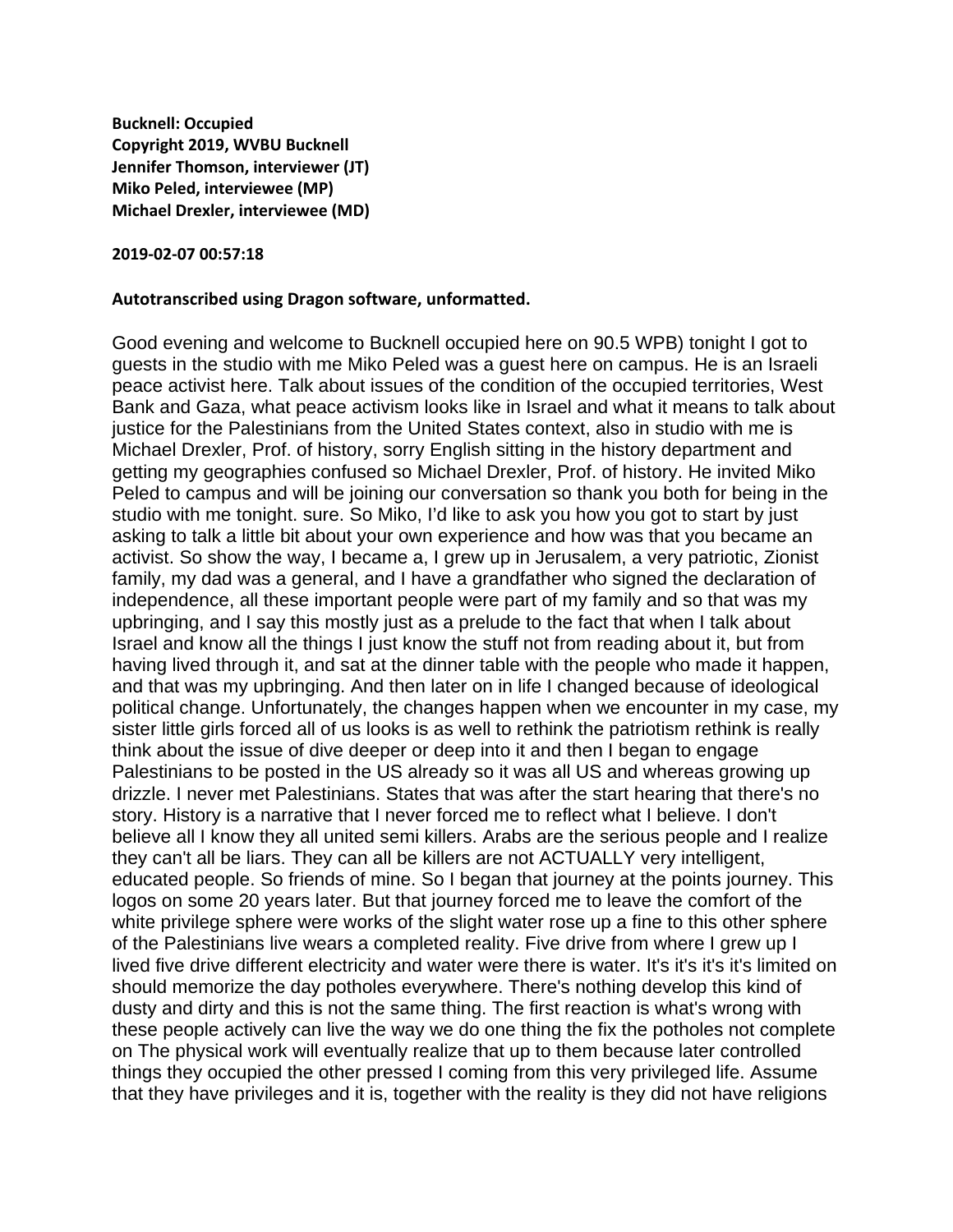they live in entirely different set of laws that rules reality and some Palestinians Archie citizens of the state of Israel. They live in a time of life. I was or other juice citizens. So that was really the main lesson that I learned as a result of my journey and that forcibly to become active to speak out protests to be more Palestinians as a writing and enrich the political inclusions that I reached that I speak missing as you're talking you talk about how even know you live five minutes away right I can think such a different world wondered the kinds of stories that Israeli Jews are told about the condition of Palestinian peoples that prevent them from practicing this is a problem well is is just know what the problems are. They don't think that a the words everybody can see you drive in draft of the highways and drive through different neighborhoods. It's inevitable that you see Palestinian neighborhoods, almost inevitably signals in towns, but the assumption is something wrong with them. They're not as developed because they're just less sophisticated than we were smarter, more developed than earlier because of your were civilized. They're not all falls down to all these terribly racist characterizations of the other is nothing unique about it. It's the same in every country will replacement reality seven colonialism was imported from Europe and took deep roots in the same racism in the same characteristics of the other. So there dirty delays in their violent and irrational thought they live. Nothing to do with us all things we've done, so that's a conversation. As for the violence. Well, they hate us because they hate is due to Arabs and a Visio similar language in a lot as Jews. This is our land first and Lisa for the Holocaust and you know how to suffer no exile all these thousands of years of direct combat with the means have to have a strong army would have a strong army, they can go home at 11 justified the perfect picture. There is no there no dents, no holes. It's a perfect picture perfect and were always right there always will. And so it's always and that's how Israelis survive. That's what they see country much like narratives United States tells himself to write about its presence here. Can you talk to us a bit about the expansion of settlements in the occupied territories well that the listener just dignity is the fact when they will say occupied territories. It sounds a little bit like the saying that occupied parts of the reality is that there are no territories that are not occupied all of Israel is now the majority of Palestine was occupied by his real 1948, was established by 80% remaining 20% was left out of the beginning of the occupied that 20 years later in today all of Palestine is occupied by Israel. Now, when when Israel was established on 80% of Palestine, which they destroyed. They built towns and cities, highways and shopping malls and farms and everything for Jews only about 20 is later when they took the remaining 20% of the West Bank strip. They built the same thing that cities and towns and farms, and I was in Moscow Jews only on housing land as well so I don't solicit difference between the two parts of the country, the happen to pocket inhabitant to stages. These identities occupied the entire country is governed by a violent racist regime which gave itself a very nice name Israel biblical story could sound like it's the legitimacy three no different than any other than South Africa apartheid in South Africa for where excessive colonialism and systemic racism and its government and state that has created such segregation that I could grow up in Jerusalem five minutes away from Boston in neighborhoods and never meet about and have nothing to do posted that's how effective it was a visit before the wall for checkpoints. So that's a reality. So that is so this is of course that this there there expanding cities and towns for Jews at the expense of dolphins or the entire country in the area of the stimulus bacchanal ecology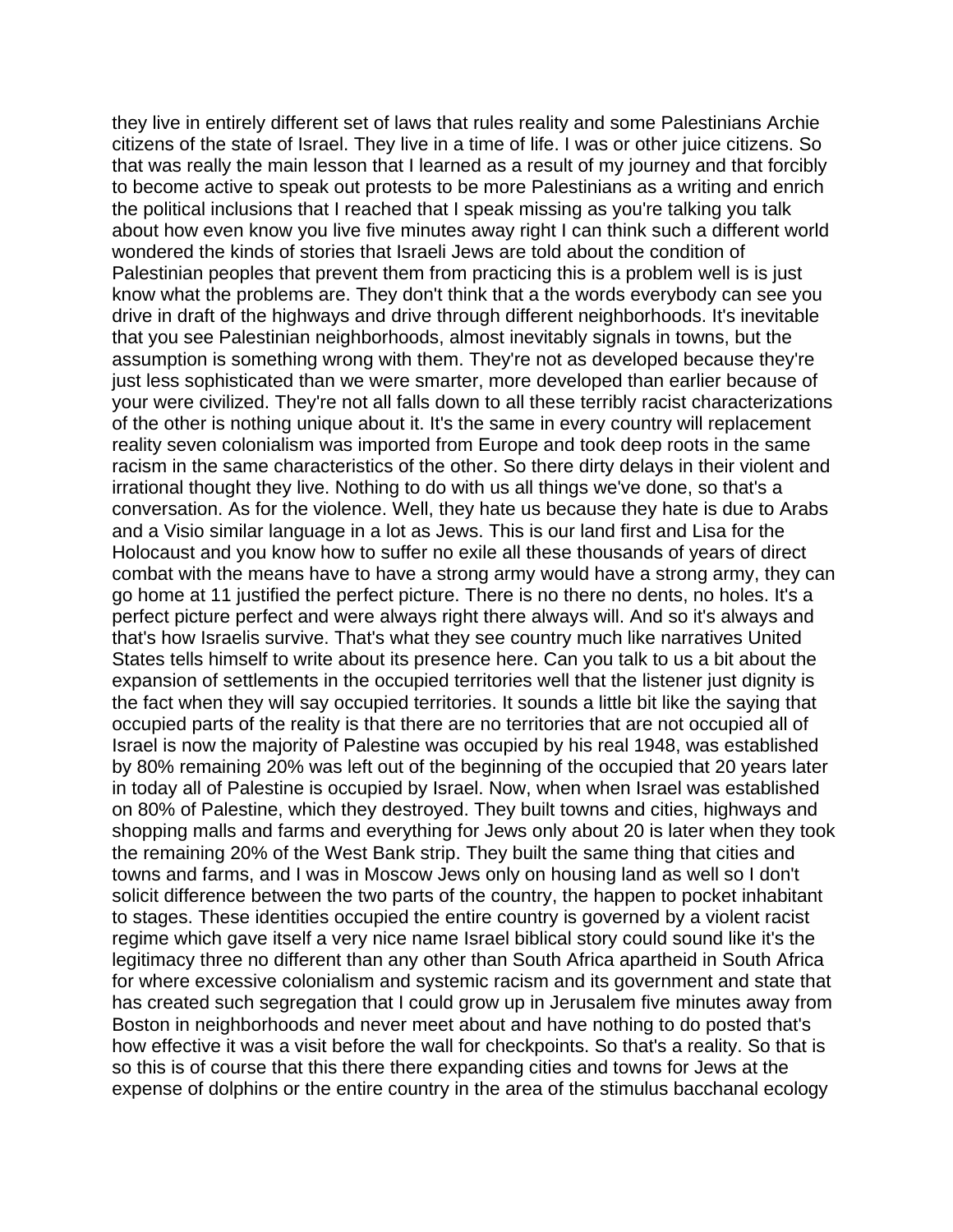in Samaria and Galilee deserts. Jerusalem, everywhere across the country. Their building towns and cities highways for Jews and exclude the Palestinians and it's all about the planets always involved in water so you've been talking you can using this framework of settler colonialism bank which has come up for people who listen to the show regularly come up more than one time over the course of this, can you talk specifically about the operations of settler colonialism within the state of Israel and then talk about what the ultimate fishing is from the vantage point of the state of Israel of the future of the Palestinian people will is that the concept of dualism. The kid of Palestine is somewhat unique because these were Jewish people who turn away from religion turned away from heritage and decided to grade national identity and so that's really what size business. It's an ideology that was created in order to justify so they did was they said Jews are no longer not really a religion. Jewish people are a nation then they sad the Bible. The Old Testament is not afraid it's a history book and those can the others Moses and Jacob and David Solomon always think and they treated as history even though there's actually no historical, no stubble findings that that that that justified calling history the dog up the country for decades and is not a single shred of evidence that was conveyed but the use that as history is that this is an et al. taught in schools. The Old Testament is.as is history, not as of the prophetic. And then I said Palestine is outlined history people have ever country and the problem is the people in exile doesn't take out just know unjustly by the Romans, 2000 and find so there was this very beautiful story that was created in order to justify the second colonialism in the beginning, most Jews looked at it last as absurd deliver all these Arabs of these Europeans is that among these Arabs and then there was acting very little response from communities and all offenders rabbis came against it was its elected absurd. This is when 1920s. This was that, as is earlier back is 1900 and all major rabbis around the world, Eastern Europe and Africa. I everywhere assisted up and Palestine in Jerusalem city crazy designs of the big violent terrible things you know and they did not accept any of the press. The Zionist lozenge Zionism was built upon. But now, 70 years later they did of you know we know they did a really good job in selling and marketing and pushing for the establishment. Think of the state of Israel, and they created a new thing in a nation of Israel is relevant, like myself, were not of people. We don't speak any of the languages that are grandparents spoke we know very little about her own roots religious roots as Jews. But now we have his identity: Israeli nothing compared to whites in South Africa there there. The results of the colonialism out there Africans so we are Israelis where this new thing happy. Lastly, identity is Israeli. That's the languages because even with a song that's the culture and swam sitting on his identity so is unique in that way now and and and I think the goal is been reached is not like something they're trying to achieve their Concorde comedy targeted they consider to be the land of Israel, which involved off-line establish themselves state there that they legitimized by the world strong army. They are supportive of all all countries in the West basics importance state of Israel and their debt have to deal with what they call this problematic population that is part of that by the landscape. That's what have to start Monica's problematic population lives in these pockets throughout. Arabs try to get him out to them about the reality so that's, that's, that's, that's about Israel you're listening to 90.5 WPB whisper I sent to hearing just to push a little bit like what is the ultimate goal that Palestinians disappear of their own choice, right or in fact, from the perspective of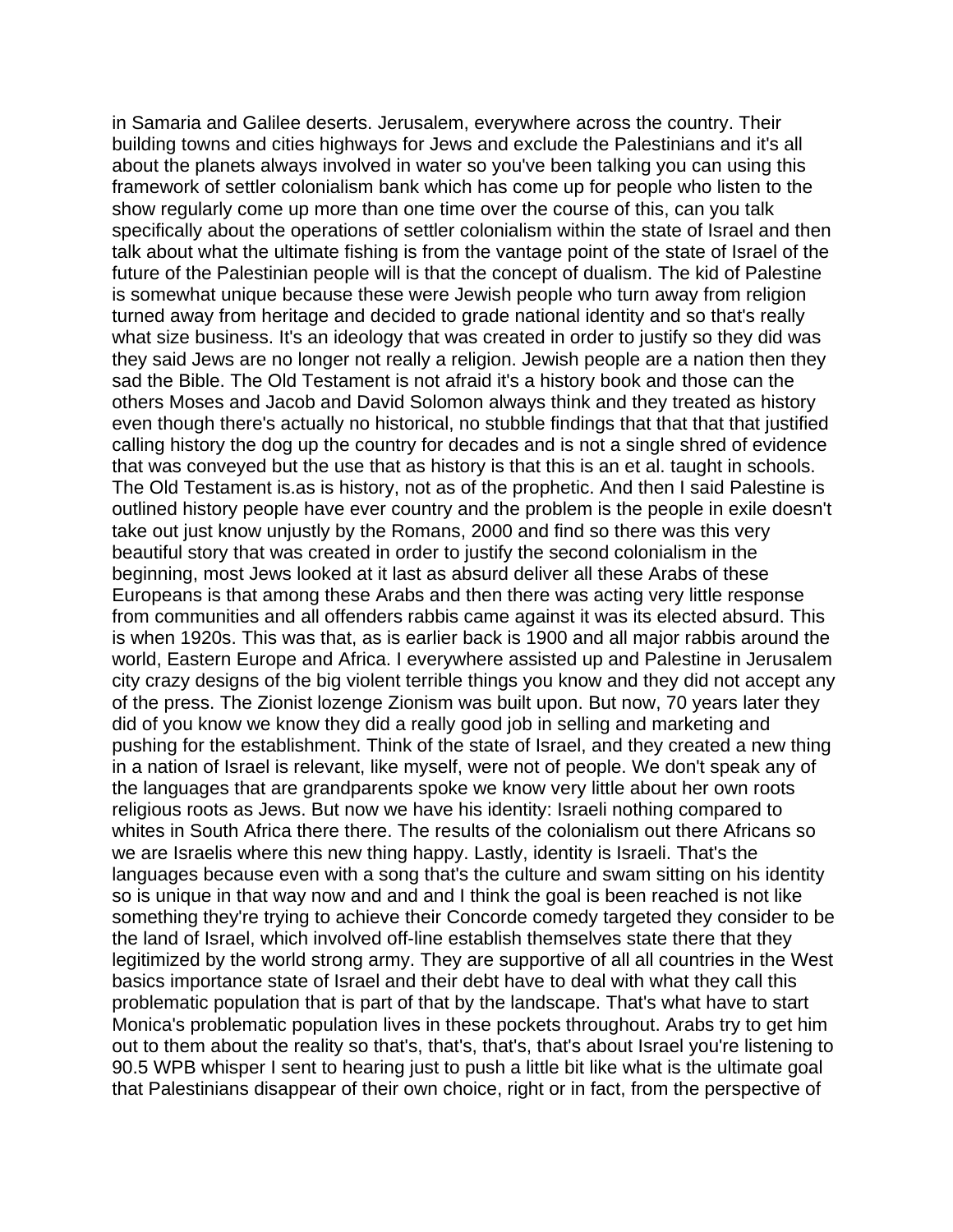the state of Israel is the ultimate goal of state policy to annihilate constantly what I think it's interesting is doing three things Olson time is been engaged in genocide and ethnic cleansing and supposedly part energy so to do all three. And when I say this uses terms in a people are shocked how to say is he choose whatever commit genocide will take a look at the definition of genocide should take a look at what's been happening for seven decades in Palestine by this call, Israel and Tel Aviv. The religious differences in rates. If you know since it's almost identical to look at the definition of the cleansing. See what Israel is done for seven decades and it's a constant process of killing is a constant process of pushing people out by lots of different ways and there's more than one way to blog all trucking and drive amount you can make life impossible to deny the water. You can harass the children. They do all the above you make and make create a sense that the children of the future. So in the regime that was imposed on Palestine from the very beginning from the moment state is established was the part that is either a privilege to me. Extensive alternate new people myself. And so that's so they wanted to come out they will kill them and they want people pressed all the same time and then maybe 100 years and will be less costly but expect that they'll be completely will disappear as a practical product related to the public good Silica have to be ongoing reality. All these things all these three things happen all the same time. Fortunately, no stated society strong and robust and highly educated and is not going anywhere as he knows not succeed, so it's just a question of people constant throughout the world rally garage support so they don't end up like you know the Americans that genocide is exceeded and that's the vision just to keep going and it's interesting as Israel's elections coming up and the word laughed. You know, I think, even when people drive they wanted to 70 turned left and say that word because the word left is become like such a terrible thing to be categorized in the so everything is everything everybody wants some of both is on the right of something else better than some of you of the reality and in Israel right left Austin with Palestine.no comics or it's mostly Palestine how much you're willing to kill her, gradually so that's the reality show back in back in the late 90s. There's a lot of conversation around like what if I bring one state solution might look like night what what if the discourse around that at this point. Well, there's very little discourse inside his side as that of the temple talks about a nobody talks about a non-Zionist reality so there's no conversation that, except for the very French but is it about a single democracy is been around since the very early on for decades and then as a political platform posted in national movement brought that 60s division is a peaceful vision and today it's talked about again by people get on the outside because when you look at Palestine realizes all the one option if you believe in peace and justice and you see the oppression of violence is an option which is stenciling part of his mental state of Israel and replacing of democracy, legal rights, personal and vote with the return of Jesus, and progress rations another way to forward unless you accept the reality today which says Israel has a right to exist. You will and to the dance. Now this conversation is back again and got some people say what was going on. Despite his is right to do is doing all Israel find other people like myself and Michael say this is absurd to accept this people stand up and say the strongest, like apartheid and other resistant genes fell. Can you talk to us a bit about the state of activism in Israel, not on the right. But on the left, right, people who are actually involved to different degrees in peace activism monies actually look like it's very poor as a small fridge friend of mine, a wonderful writer and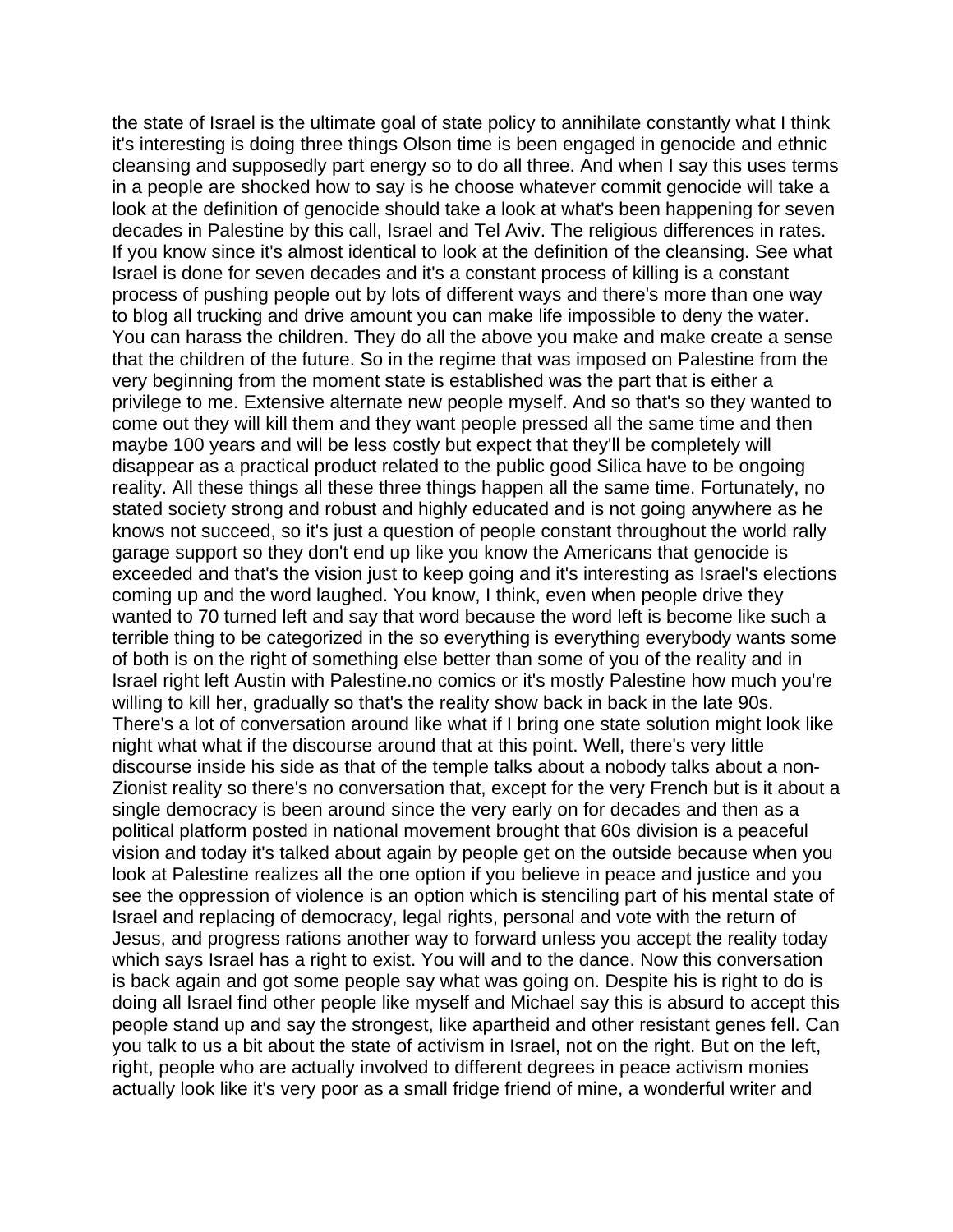activist organize. She wrote in this is really stress on Facebook. The small Israeli publication told them make and she wrote about this particular area in Jerusalem shifted off, which has been the subject of ethnic cleansing first couple decades, and in the beginning there was a very robust protest every Friday. Every weeks to support the population from the this campaign about taking the homes and I mean it's it's Rent-A-Center. The city, its not like summer that Satan is having a broad daylight suffers, the police, they throw the people out. That's it, straight and juice. No settlers or their homes is like and now all these years later there's a new wave of this ethnic cleansing, so the protesters are back Jesus in the meantime, all the families are not liberally how did we let this happen. And that's typical of what happens in Israel for its abysmal people, so the source they can do so implicitly can be in the zone recently fight fight besides that it's kind of it's it's a little sleepy sleepy left no minutes of the father. I can't blame it on the plane. The reality is that it's very small. It's insignificant, has no political power whatsoever and is only so much that is small do in that kind of environment throughout support from outside message cc's campaigns and the cleansing going on you know over the country. You know terrible thing about the incident examples as you go to jail something visually citizens him or not the reality – for your views on that some breaking assignment sure these are NGOs are not really activists so the NGOs are whole different category activism because they know they rely on on on fundraising so they have to limit their political discourse left political limit their activism, which in my view, is a big problem because I did some is is is monitoring a reservation they monitoring the rights violations and they have to be very careful not stick so very careful with those parameters and records that are under a lot of pressure. Israel's diet disappeared in one breaking the silence have to limit themselves well maybe because that's on the file because their budget is over. The result of Christians by funders that their perspective is unit we serve in the Army we did these terrible things now are breaking the sound with what we did and they stop short of saying all young people should refuse to serve in the military because this will make you do you should refuse the orders of in uniform should refuse being drafted nonuniform yet they stop short of saying that again because of the limitations imposed on maybe the self-imposed they have to live with those within those parameters, because the gel to be these that's that's part of the problem that you have people who perhaps if they could go all the way but is missing the target on purpose, but even they asked that the small group of people in smaller positions among people in both of them at both Patel and breaking the silence in the considered the enemy to consider traders by the state and by the society. So we switched the US context. Can you just talk about like the social costs of activism. Well I can't say that I have dictated a price mean I have more friends and more robust social networking political network to me with all of the thing you know, perhaps, a few friends and speak to me this some tension at home. Families of effectively visiting speaking it's all I was his life, and I think it is probably true. It certainly revving out a few have started people to through the stances of agenda speaking as Israelis as privileged people we we live, we risk mean the worst thing that happened to be having today's accident and I spent 20,000 prison. That's it thousand Austin and get story problems entering the country leaving the country traveling the country. You know you are further protest if I push hard in the iMac interested interested agenda treated with kid gloves in my lawyer anyhow calls immediately coffee. In other words, it's not the kind of interrogation where you sell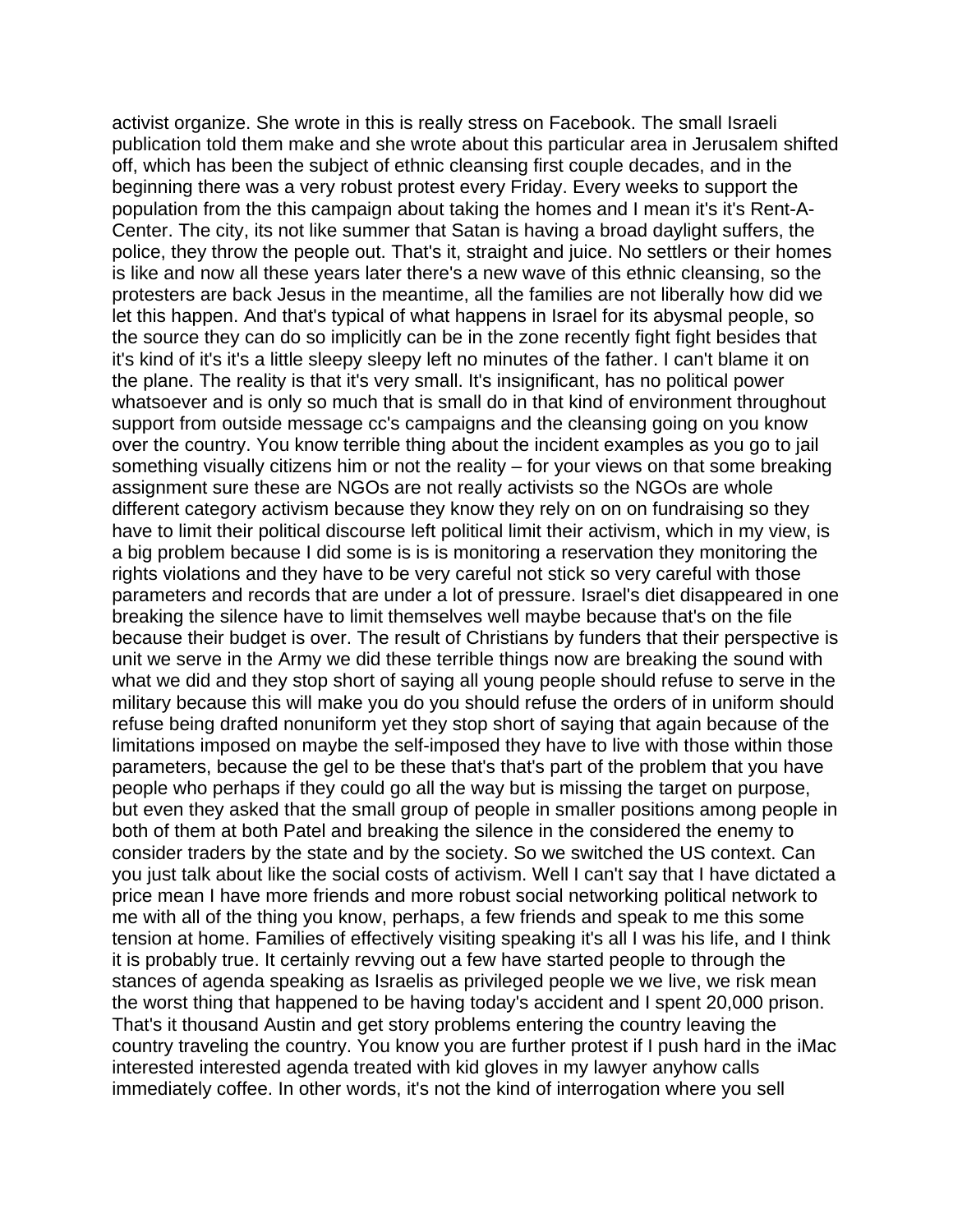without light bulb that the subpoena beating report so as privileged be enjoyed a privileged even. But I'm becoming socially this price today is people who cares. So I adjacent my and my experience on personal experience is quite the opposite blessing to sacrifice that's really a commentary like the strength of the sinus discourse fact that more people aren't in fact speaking of course it revisited the self-righteousness that I'd seen before. It's it's it's incredible know I mean American skin will have the Americans ever seen a Native American live near a Native American follower. The Americans in Iraq or Afghanistan or Oregon Japan were due to bonding due to bombs dropped and he did so. So distance that well. I've never seen a mom never heard him and I know they live in Israelis never lived more than five minutes away from Boston in town or from a Palestinian town was destroyed and their houses built on right hourly University of restaurant to go to the building they work at is probably built on trust district of Homer Cemetery or something. So it's right there in saliva if the self-righteousness of sins that will be our fault is it is really amazing, but everything points to is that the apartheid is really apartheid is learned a lot from South Africans and other racist regimes in that even in situations like this activists there is there's a privilege and absolute privilege that we have all things about have cited be arrested exact in place, the accuser, the exaction violation is involved in anti-one-way night and day, night and day. You know they get they get handcuffed, shackled, stinky breath bag is thrown over there had to throw the Jeep. Their cake beaten by time to reach the seller to be thrown forgot is how long already beaten and tortured the denied water anything basically something. I mean, I sometimes I get handcuffed, sometimes I don't think my phones don't usually lay dogs government water, when I'm sitting at the interrogation questioning of things of his office, offering a cacophony I don't have backups on its over pleasant to completely tonight experience so you those conditions that the apartheid provides privilege to me. That's how it is so deep it is to switch switch frames now. You've been living in the United States for many many years obviously been here for long time as well. So from United States bank, the dominant discourse is about the way in which Israel is under attack night, both from the international community but also from Palestinian terrorists right to what is, it can break it down for us. Why is it that the United States has such a case, fixed and dominant vision of what actually happened, but I think it's because or is a result of the fact that it's the early Zionists had put together a really smart team of spokespeople. My grandfather was one of the other posters home where selected by it was advertised 1920. He's going speaking about the conditions in the land of Israel, and they were all there, all shaded in their clean-shaven acknowledged lectures there all highly educated doctors and professors as assistant will not. They spoke five languages. They drink tea drink brandy like they look just like perfect white Europeans which is one spoke very well in every language that they spoke all five very articulate, so they're able to travel around the world and spread this new gospel land of Israel, you know, embrace it and embrace their homeland and the wonderful island and his whole idea that were people of land land without people, but they did with the people that their people there but not people are important not to worry about and give them the issue and integrate job so that was this this this is a prelude to what is today known as lobby. They were already doing all this lobbying they're already in the halls of power. Over the last and were accepted in the bricks love them French and American submit of them. Then you had not said so they sedate so they sold this decision they sold was narrative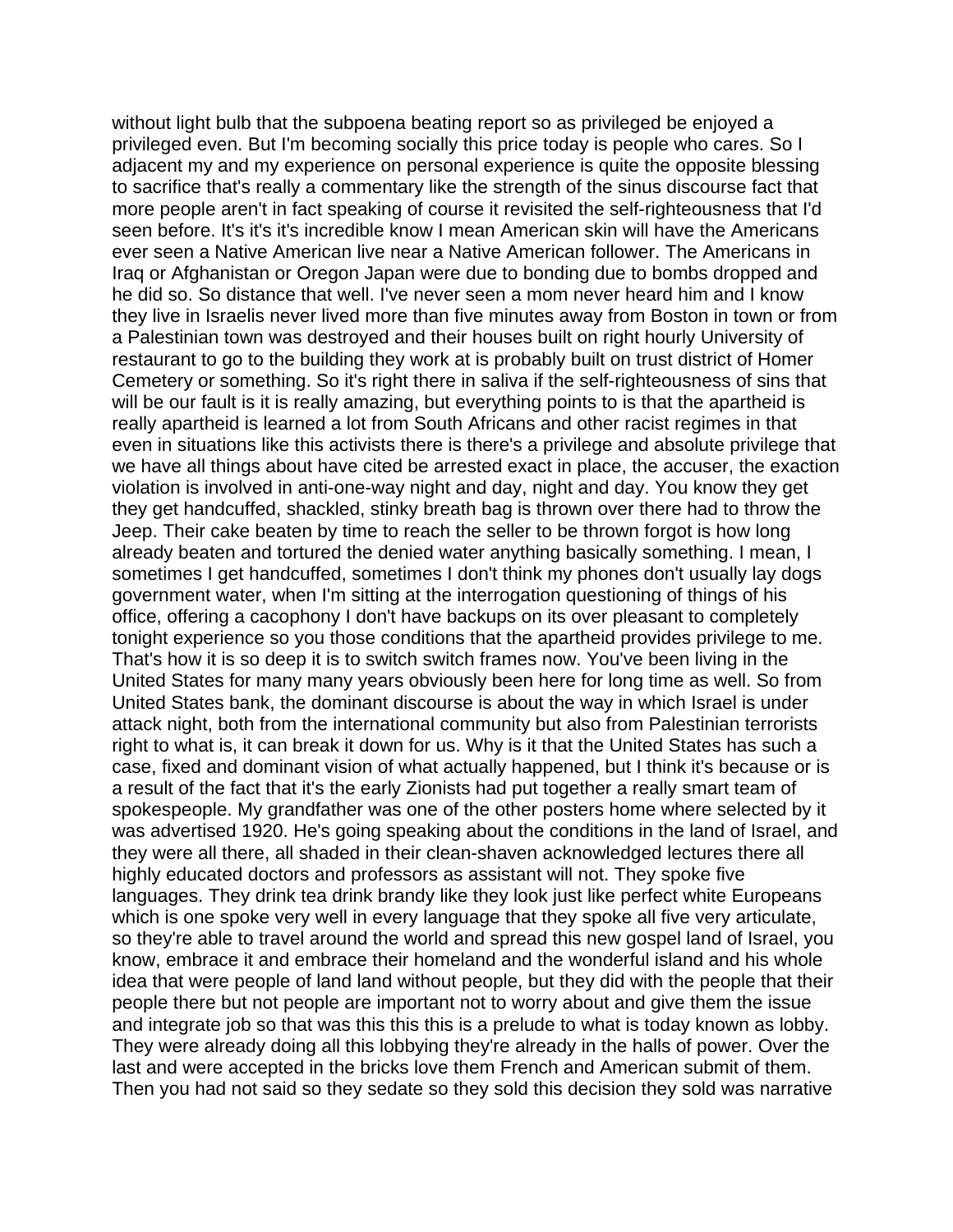that these fortunes. They're going to be living in this place of the Arabs and those that after all suffering and then you have the narrative the start after established wars. Well, the way these wars are portrayed is these evil Arabs are coming to kill these poor Jews who finally come back after all these thousands of years ago and now they killed by these Arabs and it's only loaded after the Holocaust of the Nazis. Give them a little of this board is a very powerful narrative, its biblical and romantic into Roenick's secret how can you where you can begin if you want to challenge it. It's tough because it touches on all on all the nerve endings/romance and heroism Bible the whole exit. This is so exit is was a trailer. It's enough to make you throw up so nauseating. But that's the story that's look that's that's so, so powerful that it was perpetuated by very smart, talented salespeople and today continues now America on top of that has this system allows lobbying to have pharmaceuticals in the end and the weapons benefactors and always other horrifying you know into a people of interest groups are there and there they are, the more they get is a very good lobby homes different groups and refrigeration and defamation league. All of that already. The same thing. They're all up to doing with the system allows them to do their using the tools that America American politics lozenges, so I don't know if America politicians really care about is the other that they know work do they need to do. The gospel is, otherwise they might job and that's Santa that probably the largest group of Zionists in the United States are Christian and they raise more money than to support patient support Israel's side is ridiculous because this is robust is healthy. You know that is of the need for a for example, and then it's a delete always other money that's coming from all these other groups are sending them on his visa forms… No Israelis who are hungry is present. Carbon is it's not country the needs for hate, it's a developed country that defeated many are in many many many armies. Many times, getting foreign aid on top of the four-day event always other groups like collect evangelists like friends of these really on the fence of the IDF always I mean is really socialist and swimming dollar bills. I think you know. And unlike cigars with them if they wanted to get my money because physical hazard powerful and always very talented agents that are using the American political system to push in a way that you have to support his, so that's that's why it is the way it is and I think now it seems like it might be a crack like it might be a crack in the halls of power states with a couple members of Congress. The supporting call to boycott Israel. There is a bill that was presented last on the sofa will be presented in this Congress to make sure that Israel that money to ghosted Israel does not go to tortured attention of the children talk about the detention of torture as children of Israel as a crack. Now it's tough battle to open door to you. This is kind of talking with Nico Trexler assignment to think about what the costs are of speaking out against Israel from the United States, right, and I'd like to start a conversation through discussing PDS but we can expand and and and talk about how the indications for campus activism in just a little bit your supporter PDS that maybe people today in here who are not so familiar with what that means it can. You can walk us through what the meaning of that is well little over 10 years ago Austin society came out of the call to the rest of the world, to impose boycott section is and this is the largest said to be the largest coalition of apostate nations and individuals ever agree on something this big. And basically the call for gases to be demands that I think are very reasonable remedial and they are in the military occupation of the liturgy mothers to the military regime in Palestine to allow for equal rights to costings and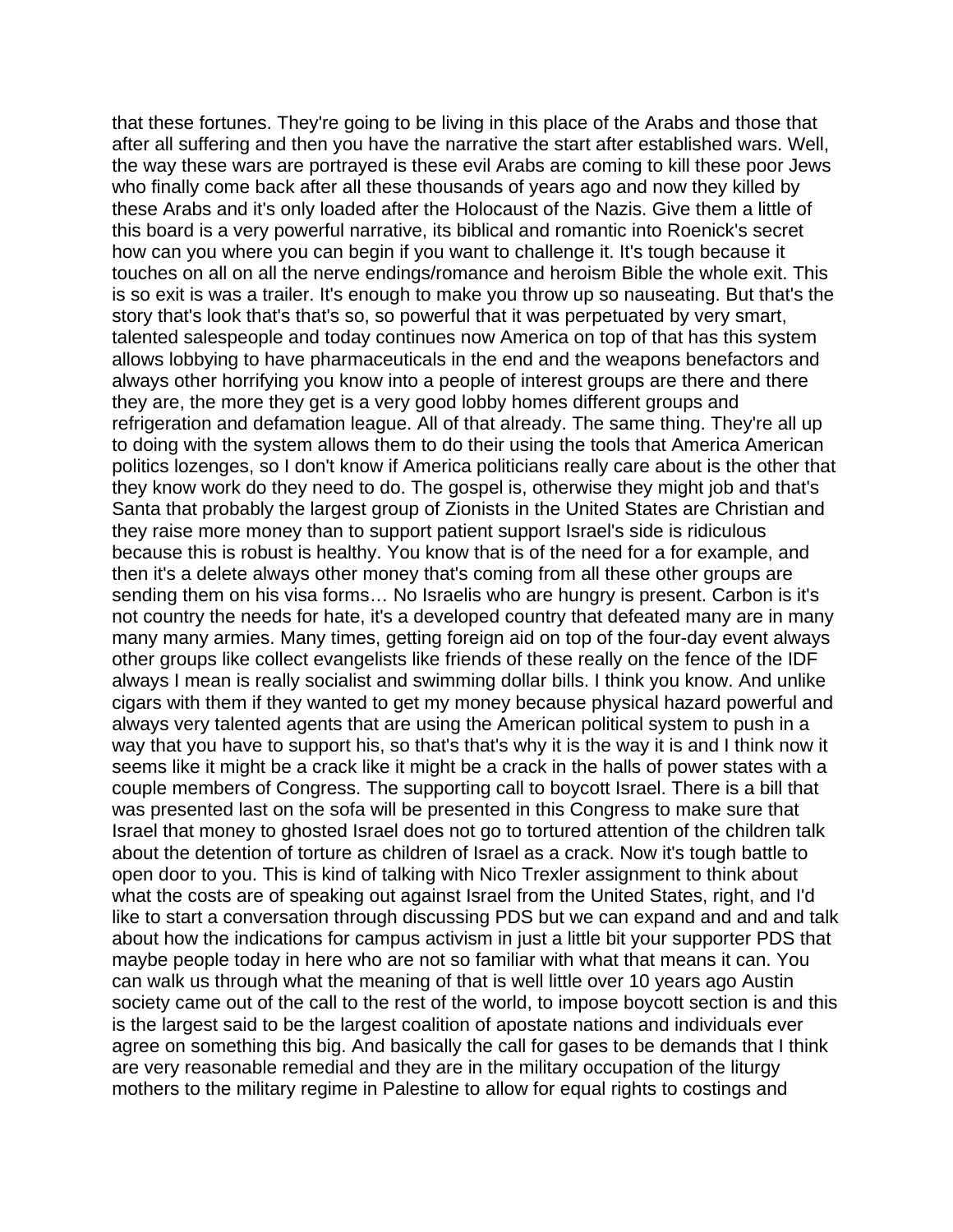Israelis and to allow the researcher. I don't know what could be more reasonable. I mean, to end the no circulation. This primitive consensus in others. Consensus editions resolutions you know everybody talks about the need to and condition of the Hispanic military regimes where it still existed equal rights. Where's the argument them and how can anybody justify racism dismisses patient exist between Jews and on as Roosevelt and the right of return. That is not about things were forced off their land. Some seven decades ago not be allowed to return many of them have the keys to the homes the deeds to the land, even where there was a highway built on the town. They can still go around the highway shortly whether house with the basic premise of the state of Israel is a Jews are returning after the thousand, so that you thousand year claim has exhibited a 70 year claim several of setting that those of the demands that is Nicole based on the experience that device in South Africa. South Africa everybody spoke to activists of Blacks why colored everybody of all races, of all genders of all political persuasions, said BDS boycott the sanctions help South Africa tremendously in radio and now we as South Africans want to see the same happening thousand boxes of evidence, probably as a nation's biggest supporters. Both find so that's so how can I not supported anybody who believes in justice who believes in equality believes in freedom, not support a call to boycott a regime that is denying these things from a donation on part of the problem by people of the problem. Zombie supporter is big badge and says yes on things very important people support standard. Now the other side design is to come up with all of these stories as why BDS is that Israel has an entire government ministry dedicated to fighting the BDS. The PDS of the disk amount article paper side how BDS people are and working together with terrorist with known terrorist organizations, all kinds of nonsense now to Israel. Of course any Palestinian who poses terrorist. These collaborations are legitimated as far as I can see even if they you know a benefit as as as they do exist. Chuck Schumer and other Zionist politicians and I decided this was anti-Semitic will show was innocent look at the demands and I don't know the answer is easy somehow saying that freedom and justice and equality are incompatible with Jewish values as a reasoning ability saying that that is anti-Semitic and nonexistent observe this it absolutely absurd argument. No, and it was interesting that when I have the discussion in the Senate days ago the junior Sen. from Maryland was escaped me home. Holland gave Britain what I thought was a good very long speech which of course he explained how much he loves his supports Israel supports a leftist is not brought why legislation against boycott Israel is wrong and that scares these rallies and that scares a pack more than anybody more than us sitting in his room because this guy Sen. claim support Israel but opposes a very very important part of what is been Israeli strategy and size strategy which is to criminalize BDS lies the culture boycott only states can overhear working on for a lifetime of passing legislation. So that's the story of the boycott. You know it's it's it's legitimate. It's works it's dedicated his nonviolent its principal. I don't know how anybody who says they support freedom, justice or quality cannot support against enough TV look at the ways in which support her BDS has become associated rhetorically with anti-Semitism fairies effort on going to criminalize it, or prohibited, and when it's crept into many different areas of life structure you know the case of the teacher down in Texas who a few months ago went to read her contract 19 is exactly right she was. She was reading her contract related all of a sudden included a provision prohibiting her from supporting BDS if she were to be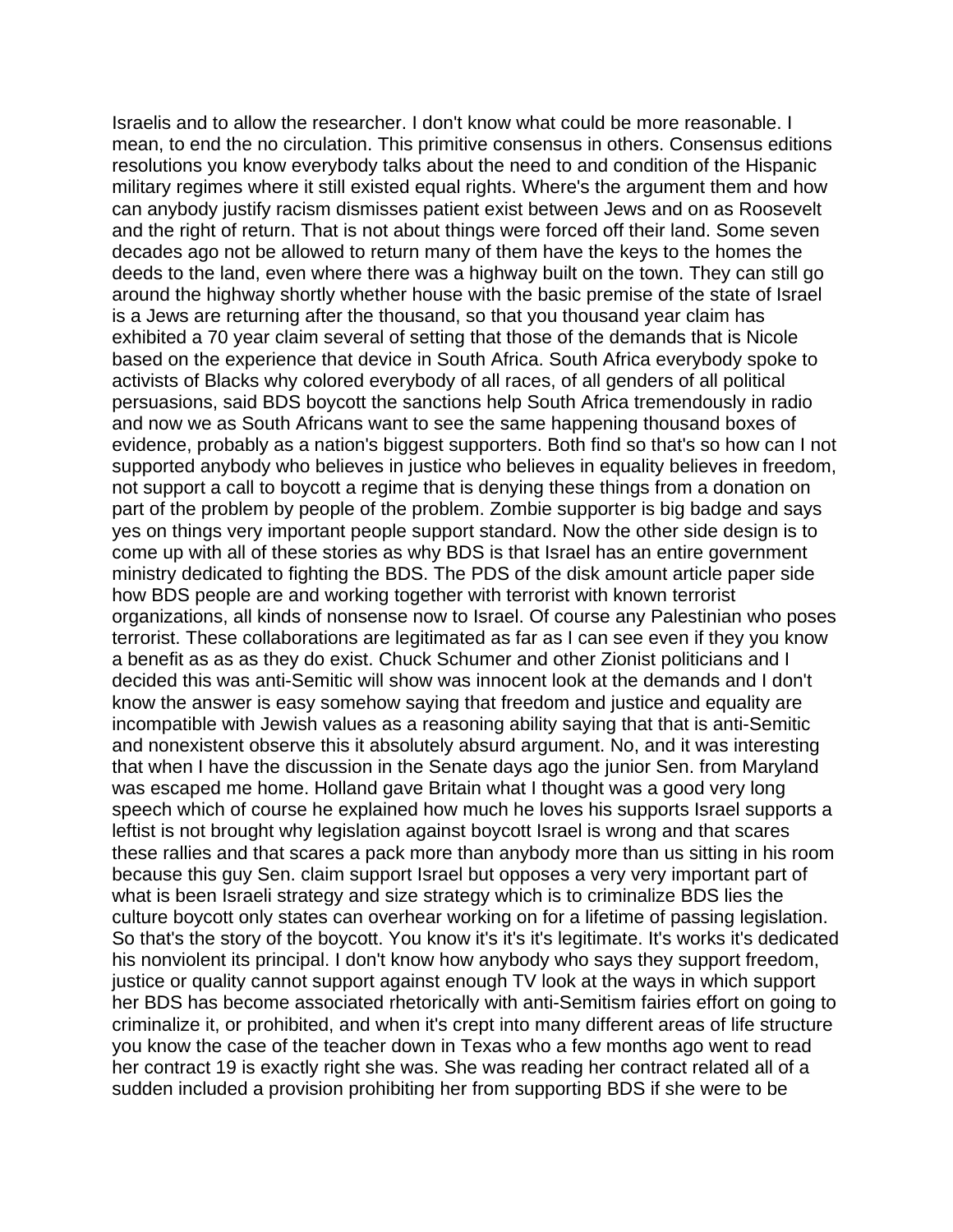employed by the state of Texas Holland cited all the cases Raleigh Westside several cases where this was going on is that how can we agree to this river cemented rights in America and so it was wonderful because he cited all of those cases that how absurd it was time to this they did is they redefines anti-Semitism so anti-Semitism is not racism Jews anymore. Anti-Semitism is criticism of Israel asked them to say that Israel is a racist endeavor which if you look at it. I don't know what else you describe it as but a racist endeavor that is anti-Semitism. So it's very easy because you change the definition and then you can accuse people want nine-day night is date is not they want and now this thing and state-by-state universities, political parties, all excepting this new force to accept this new definition and they do not everybody's in anti-Semites of four 771 cemented his newly changed definition is the opposite. That's what they do not write it in the context of university campuses at Lancaster to spend some time thinking through that right. Often times these debates become like most prominent on university campuses and a lot of attention in recent years to BDS activism for so-called pro-Palestinian activism on campuses in the way in which that is that is perceived and taken on a national level as being in fact anti-Semitic my cooking. If you, my talking was a little bit about the way in which Palestinian politics play out on university campuses in the United States. The government follows from one ago has said about how the US government bears interest groups. The changing definition of anti-Semitism has also enabled or perhaps encouraged Jewish students on college campuses to feel that they are under assault. Anytime Israel is challenged so and this is happening about now. Right now, so you Rabbi, Leslie Glaser announced that students Jewish students in particular support group to deal with the presence of invidious campuses and that should be treated as traumatic event as an anti-Semitic event even within the house walls of university. This is a shame because first and foremost, there are many Jewish activists is myself support BDS Jews are not a monolith United States or around the globe and I think the challenge for American juices to not outsource our identity to design is an unfortunate byproduct of how the US is positioned itself vis-à-vis Jewish students at Hillel at what other organizations that they're involved in on-campus do not need to declare allegiance to Israel or to design is to be there faith community are to be there to be there there cultural and ethnic also said Jewish values themselves, if embraced would be very consistent with the demands such very unfortunate because some in Amicus talk here has received tremendous press critical press from Zionist organizations in the country and it's almost a hysteria around the presences of man's dedicated peaceful resolution of conflict you tuned into 90.5 WPB is Frank hi, we can explore that a bit more what happened specifically here on the campus right in the ways in which I your presence here, particularly renting steer support for BDS is being represented us into my controversial eye to what what is the function of representing things that way. I sent this particular university. I just think it's amazing to think that there are two sides to this argument with critics of visit have sent me as well. Should present only one side of this debate should have stated he shouldn't have a platform on South have represented Zionist physicians to stand next ancestors are confused and I wish that scientists would justly articulate about what it is that they are for and for too long they've been a lot to hide behind a veil of that beautiful narrative and its and in particular in America. Jews going through the education process for apartments going to summer camps participating in youth group life in synagogues. This is the constant message and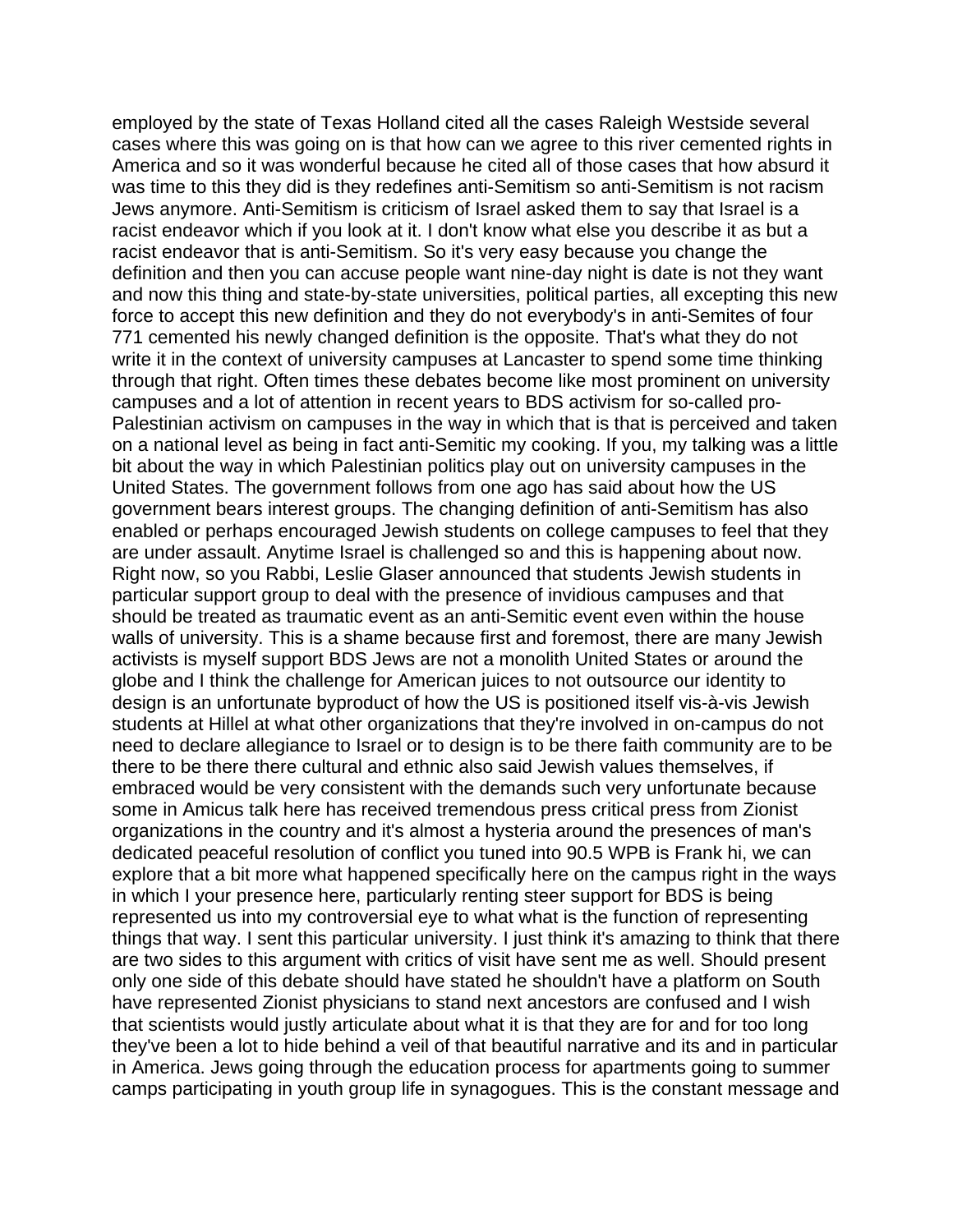date do not receive the message that anything is wrong with Houston entered I'm I was on summer trips to Israel six week team that are threatening, it wasn't as before. Birthright existed back in the Mrs. in late 1980s, we were never date weekly never met Houston and we didn't go to Palestinian towns talked about the occupation anything. This was a trip that was designed to make us feel entitled to his face in the Middle East. Should we ever happened to playground for American Jews and last risk should America turn against us know where that leaves us in this conversation other than to say that American Jews can't own designers because I don't understand they don't understand what its precepts are they don't understand the damage that is done to people who inhabit that planet #along with Jews who had residence there over centuries as well, but live together in relative peace until 1940 and was interesting that in the message from Rabbi. She mentions birthright and set ON by the way of organizing a birthright trip anybody wants to live like she's revealing her true true intent also nonsense about about my visit his life and the thing is that this planet I am THE tire which is which. Whether pullout out of I do believe that there should be a conversation about every issue, the free speech that anybody from talking about Augusta that is complete nonsense eczema Semitic. It also but the fact that he put in that that that in this idea that yeah this is this is a place for Jews. One day viewing over the place. We have their pocket in case one day my habit this in absurd notion as it sits in the whole concept is horrible is horrible and racist and stupid and work because the idea was that somehow you know the connections and come back and get married or get pregnant and come back and they have to always get back on life you and back things. This is crazy piece of propaganda don't go back and this was virtually leaving his room because it's unlivable for them. I was reading out of Romberg's not as well in it. I think in promoting promoting it tells a story and speech about about #Jewish Federation event and a woman saying well without Israel where will we go care of things turn out poorly, America will and his response was his answer were supposed to suffer worse posted deal with this internal terminable problem. Just in case you might have need of us in the future. That's the attitude of American army, which is to say, six of Aslan's auditor suggests talked about eager jump back into thoughts about the present day here yeah and I wanted to mention that many of your listeners are inmates and talk about the expense that I had both the justice of foundation and the price they paid for an activity that had politics. Another good boy got nothing to remotely political but they were running a charity organization for will most difficult time there helping other areas. They were they were there. After 9/11 they were. Thereafter, the city bombing of delivery is that foundation for relief and development is costing Muslims and the price they paid because they were presenting a story that design is like they felt challenging their narrative for the holy Grail will kill and die for the narrative they started disseminating information false information about these guys at the terrorists support terrorism terrorism and eventually after 9/11, they were shut down and unitization and individuals were designated as terrorists and asked, frozen, and after one civil trial of the lost into criminal trials. The first of which was conclusive. There were no convictions. These five things are federal prison to 65 years one for 20 years and 15 years, and these are not just innocent men use of the finest people you'll ever meet, and I went to prison through the sitting and that is the price they paid only because there about things and only because there there is political dogma paying a price. Now these this organization.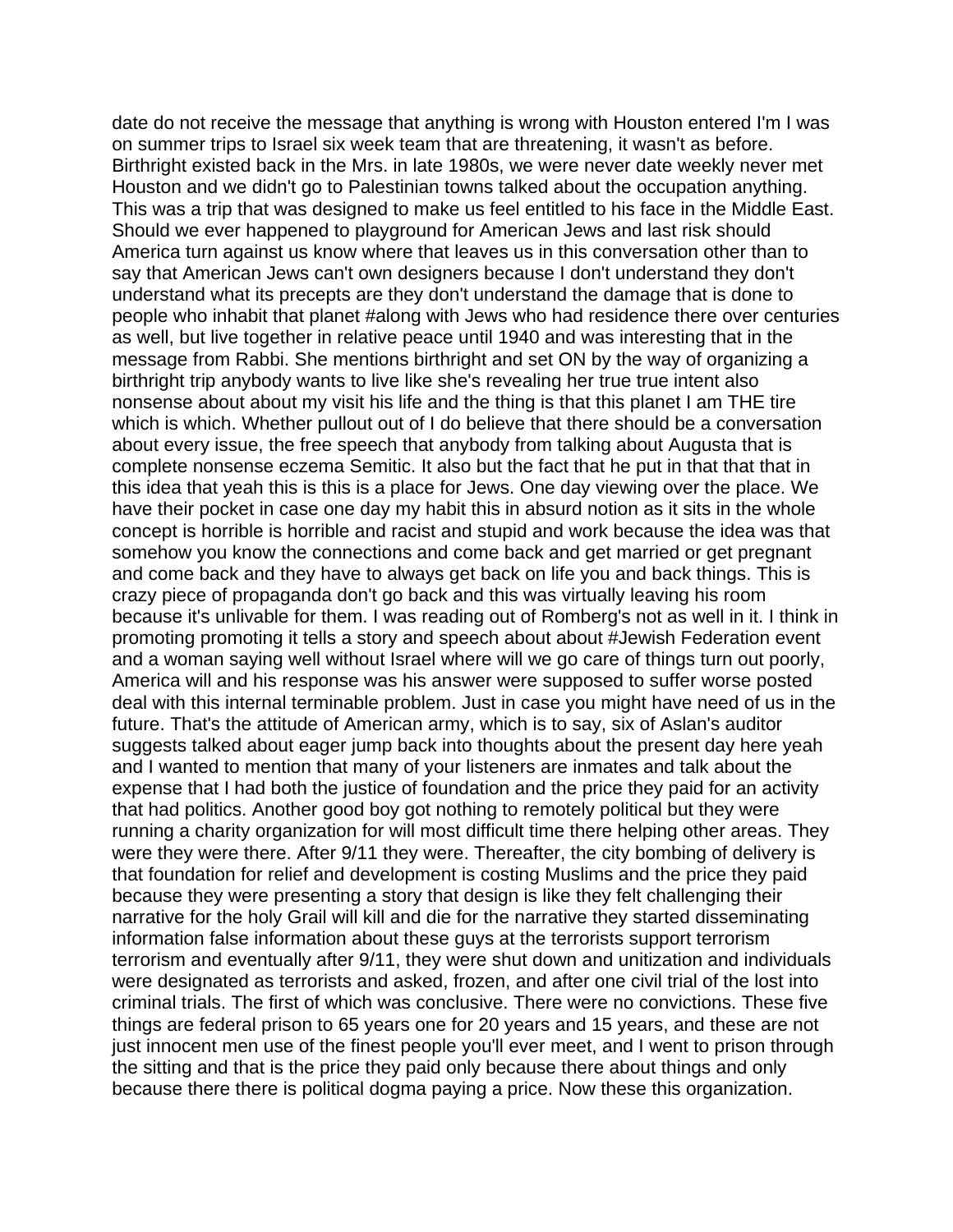These particular five-man work pillars in the Palestinian Muslim community America for many many years because it is so much good and they ran such a clean and tight and honest organization. Each of the young Muslims around America those illegalities to volunteer for the foundation. The doctors that are the money that's where you need all the work was known to the branches and the only reason they are in jails because of thousands of Muslims. The only reason their close dollars because of and it's a price they paid and they did everything they could to follow laws intellectually were dealing with legitimate organizations that absolutely did nothing wrong, nothing wrong but they could do nothing right because of the identity incident in jail that he price idling people like us to think of white privilege, but the communities destroyed by this key it's almost possible to resign from dolphin today America because of this is about. But the story even among even within Muslim communities today because of this one. Stand up and since that gate is a lot easier to to falsely accuse young Muslims and Arabs of all kinds of nonsense and throw them in jail it a lot easier to keep it almost 10 years to get these guys in jail and the government put all his resources into this president said there terrorists, but there's no proof of courses developed onto the banister to do this today. It's much easier than the burden of proof is as ridiculous as laughable and what it takes to put on muscle today and saw 35 years is it's unbelievable. And that's a price they paid for doing something good for for now and then identify themselves and talking about talking about and not even in a political way, not even divided boycott item mentioning Israel in context why the Muslim students Association opted not to have. They do not struggle posted after taking Palestinian students learning. That's a reason for heavier spark the seminar last few minutes I'd like us actually take this from a different angle and actually Ingo Solidarity rightly spent this whole hour talking about. I state policy in particular like intersections between US state priorities and Israeli state priorities, and the way in which both those policies and the present day, but the passive settler colonialism interaction landscape of the discourse within both nations. But in fact like you to think there's also been as you well know a very long and extensive history of African-Americans in United States are finding solidarity with Palestinians that came up obviously throughout the 20th century. In particular around Ferguson activism and then recently that been to very high-profile cases.of Markham Whitehill speaking before the UN and that eventually Davis in fact been turned down for receiving chief some wondering if you can hide in our last few minutes. Think through the issue and the politics of solidarity between African-Americans in United States and will again, Israel and the Zionist movement are investing everything in black churches, black leaders taking them to all these trips to the holy land, and so forth, injecting as much religious and biblical stuff to all of this in the right of the Jews of the people of Israel to come back in Atlanta, one sensibly said to be a negative electrician until people of the people of Israel long as you begin to frame out so it doesn't take advantage of that fact that she was marked with the king so they push all of that plus everything is that God into convincing black leaders in America support Israel and cited. There's a certain level of succeeding same time you got this very clear through the specter connections between blood plasma or Apple so that it was testing that can be a game changer of the black community stands with Palestine black leaders stand outside like Angela Davis is done and several others have done. That is a game changing and that is exactly what is scaring size exactly what scaring the state of Israel because that game changer in